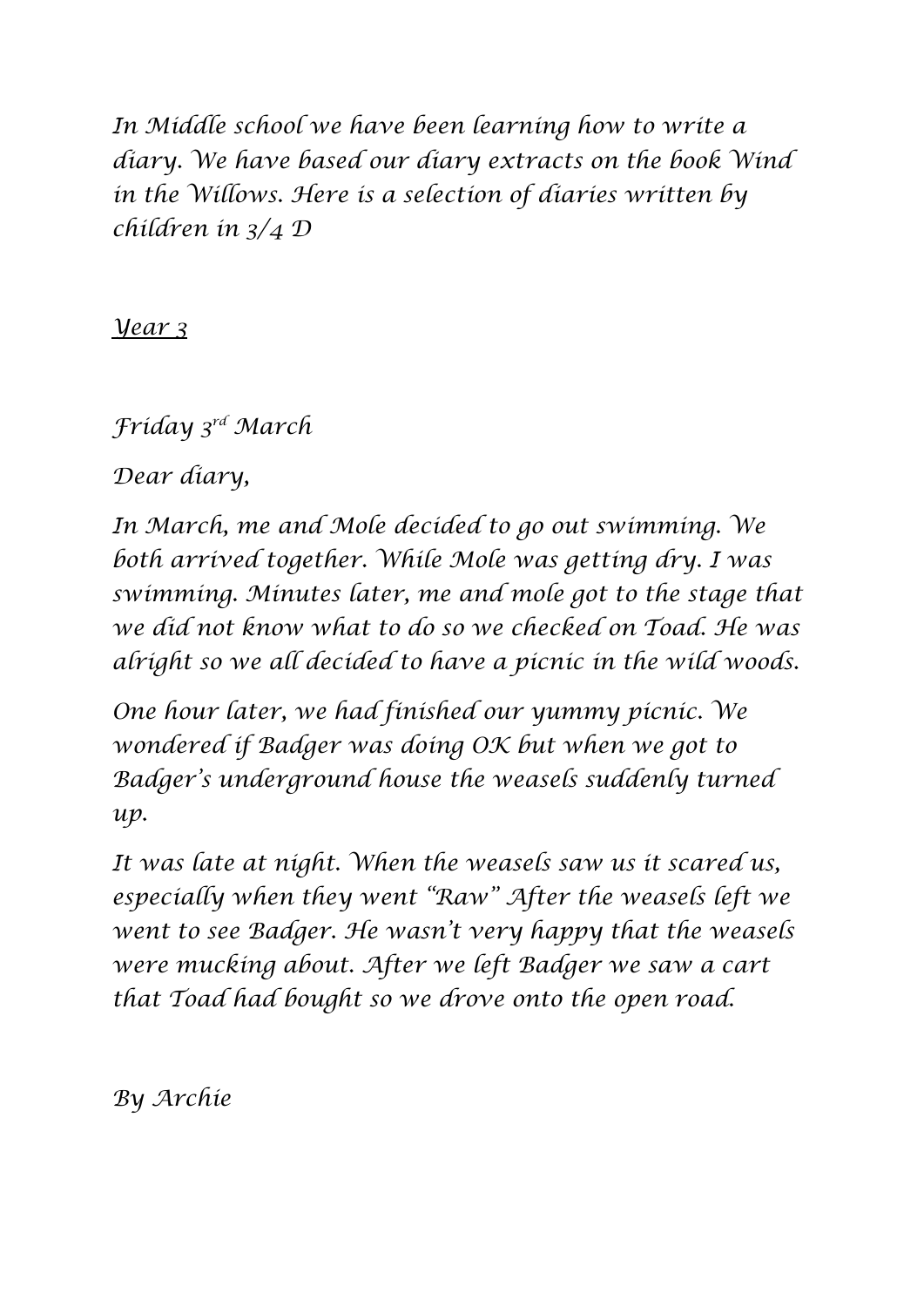*Friday 3rd March* 

*Dear diary,* 

*A new day, its snowy outside and Mole is here. In a few days it will be sunny again. Toad has been whizzing around in a motor car for the last few days and he kept on crashing. He may get arrested because of all this nonsense going on.* 

*The only way to stop him was by talking to grumpy, old Badger. He lives in the wild woods but we never go there, only when it is an occasion like this. Late at night, I snuck out and went to the wild wood but the weasels tricked me. It was super scary and I hid in a corner. Ratty woke up and saw that I was gone. He saw the letter and rushed to the wild woods to find me.* 

*By Isabella*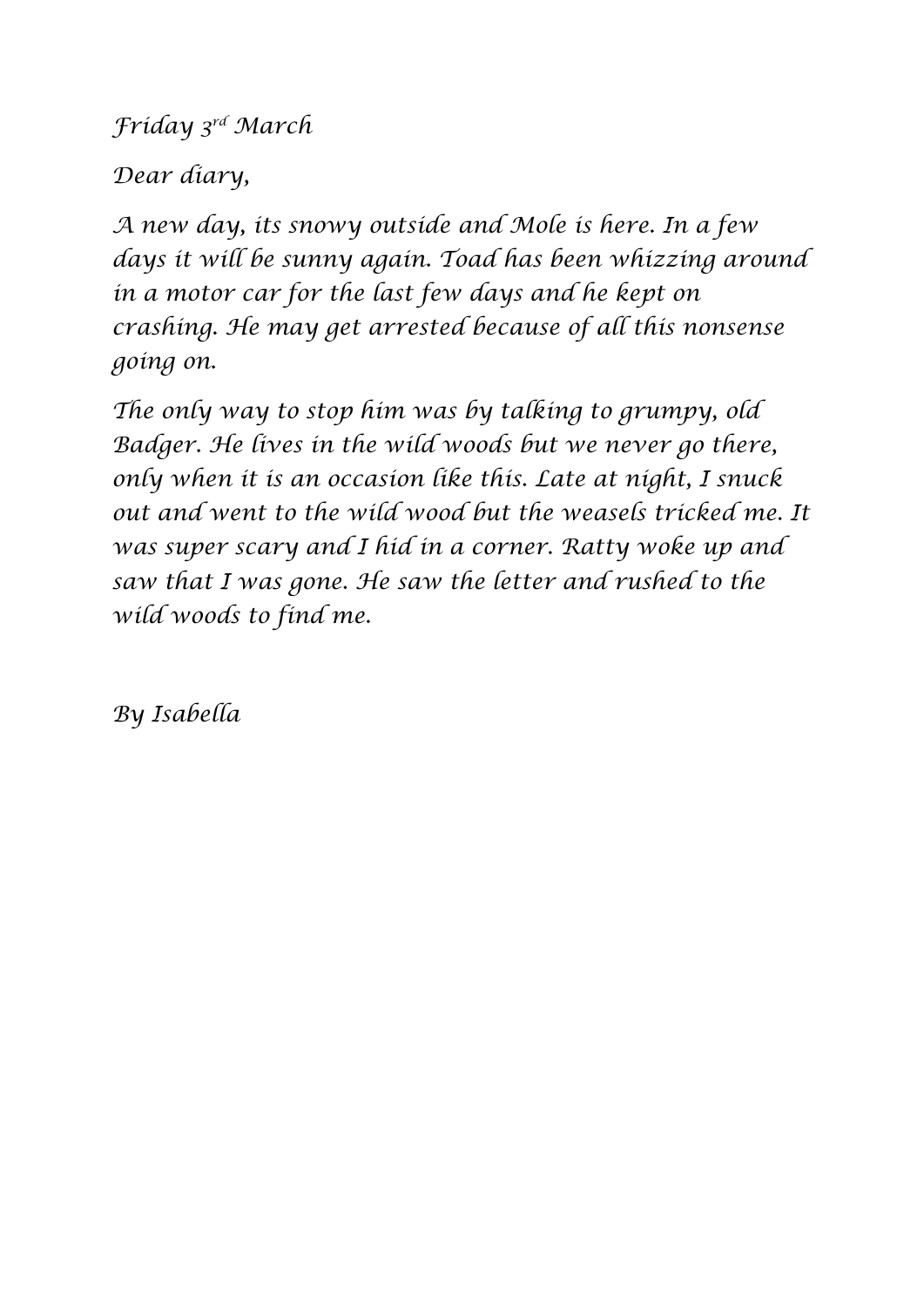*Friday 3rd March 2017*

*Dear Diary,* 

*Today me and mole got terrified by the weasels because every step I took they made a click, click sound. Then I tripped over Badger's door. After that Ratty came to save me with his gun and his pocket knife. Ratty said "He was so happy to find that I'm still alive." Once we discovered Badger's house we asked if we could come in. Then we begged Badger if we could ask Toad to stop buying cars.*

*Saturday 4th March 2017*

*Dear Diary,* 

*Once we got to toad hall Toad said "He wasn't going to spend any more money." I thought Toad just wanted to trick us but he didn't so we just waited for Toad to get into some other thing.* 

*By Alby*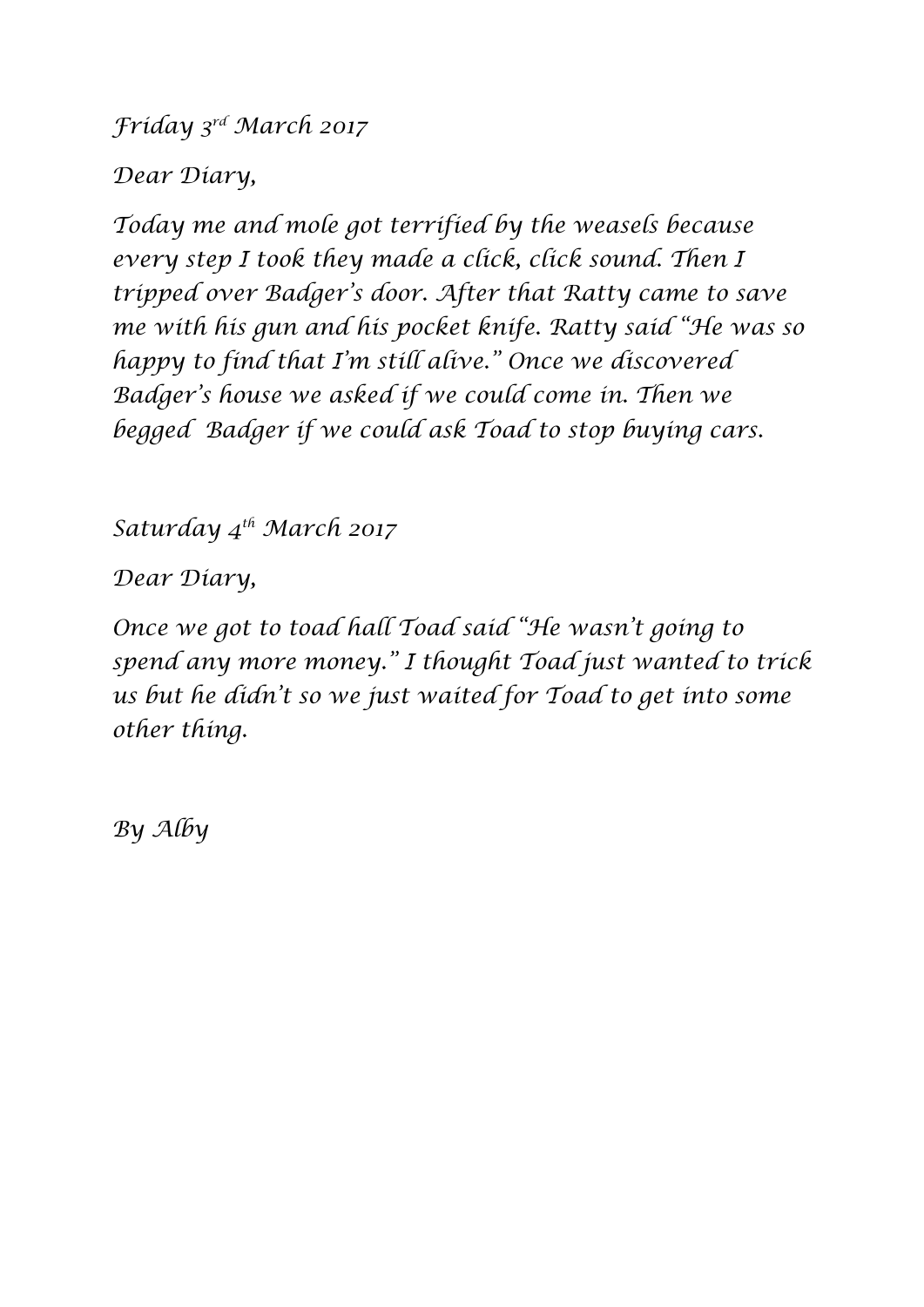## *Year 4*

*It was a peaceful day. I was spring cleaning my lovely little house and I had a lot of work to do so I went outside to find Ratty. Wow that's a river! What's that in the water? Is it a house for an otter or a weasel? When I looked I saw a house like a kindergarten house. Then I saw Ratty. He told me about Toad, Toad is a rich and happy animal. He has a lovely house called toad hall. Before we go we're having a picnic.* 

*The picnic was delicious now we are going to see Toad. I'm excited to meet Toad. We arrived at toad's house. He was excited to see us. Ratty asked Toad if he was still boating and was just embarrassed.* 

*By Milo* 

*2 nd December 2001*

## *Dear Diary,*

*Today was not a good day! I was in the wild wood looking for Badger when I realised I was being followed by someone (The weasels) I froze with fear and ran. I darted past the trees and fell down a steep slope. Falling down I shouted "Ratty!" He came with a bat to protect me from the weasels. When he asked me how I fell I told him I was running and got caught on a twig and landed down on some sort of metal*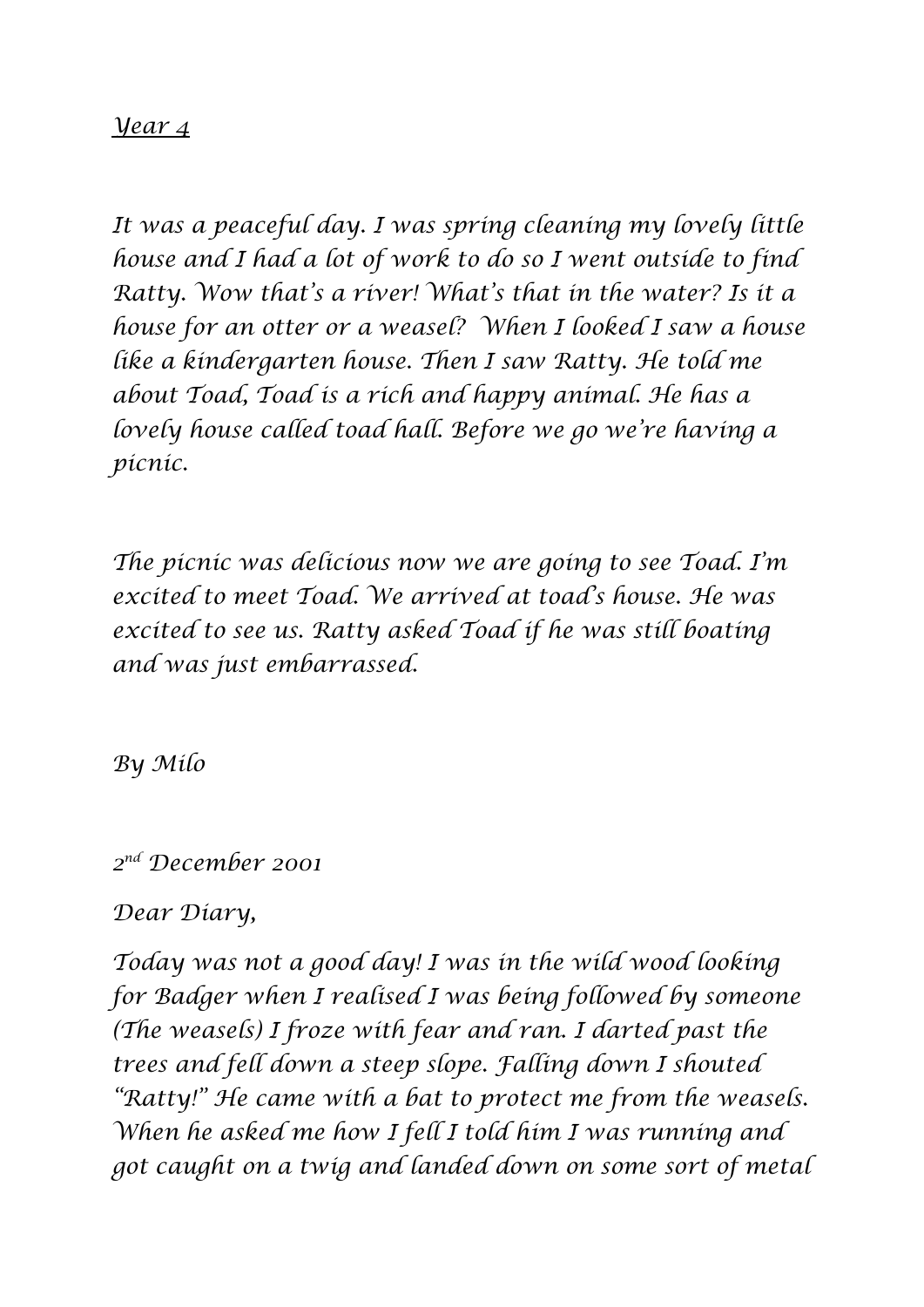*object. After that he took me home without me seeing Badger.* 

## *3 rd December 2001*

*Dear Diary,*

*Today was a good day! First of all I set off with my friends (Ratty and Toad) to try and find Badger but what we didn't know was that he was at toad hall sleeping. His snore was so loud it broke all of the windows, all the cups (made of glass) and somehow made toad an insomniac for the rest of his life. Toad, who was excited, ran into the woods and started to roll around in the leaves.* 

*By Patrick* 

*Friday 2 nd March 2017*

*Dear Diary,*

*On a starlit night I crept out of the house while Ratty was fast asleep next to the fire. I wanted to find Badger because where he lived sounded like a good home. Three weasels stood at the entrance of the wild wood and when I entered the forest I saw thousands of eyes glowing in the shadows. Soon another one was showing their big toothy grins. As I scrambled across the path I tripped over a root, which sent me flying and I landed next to a tree where I felt a warm tingly feel go down my spine.*